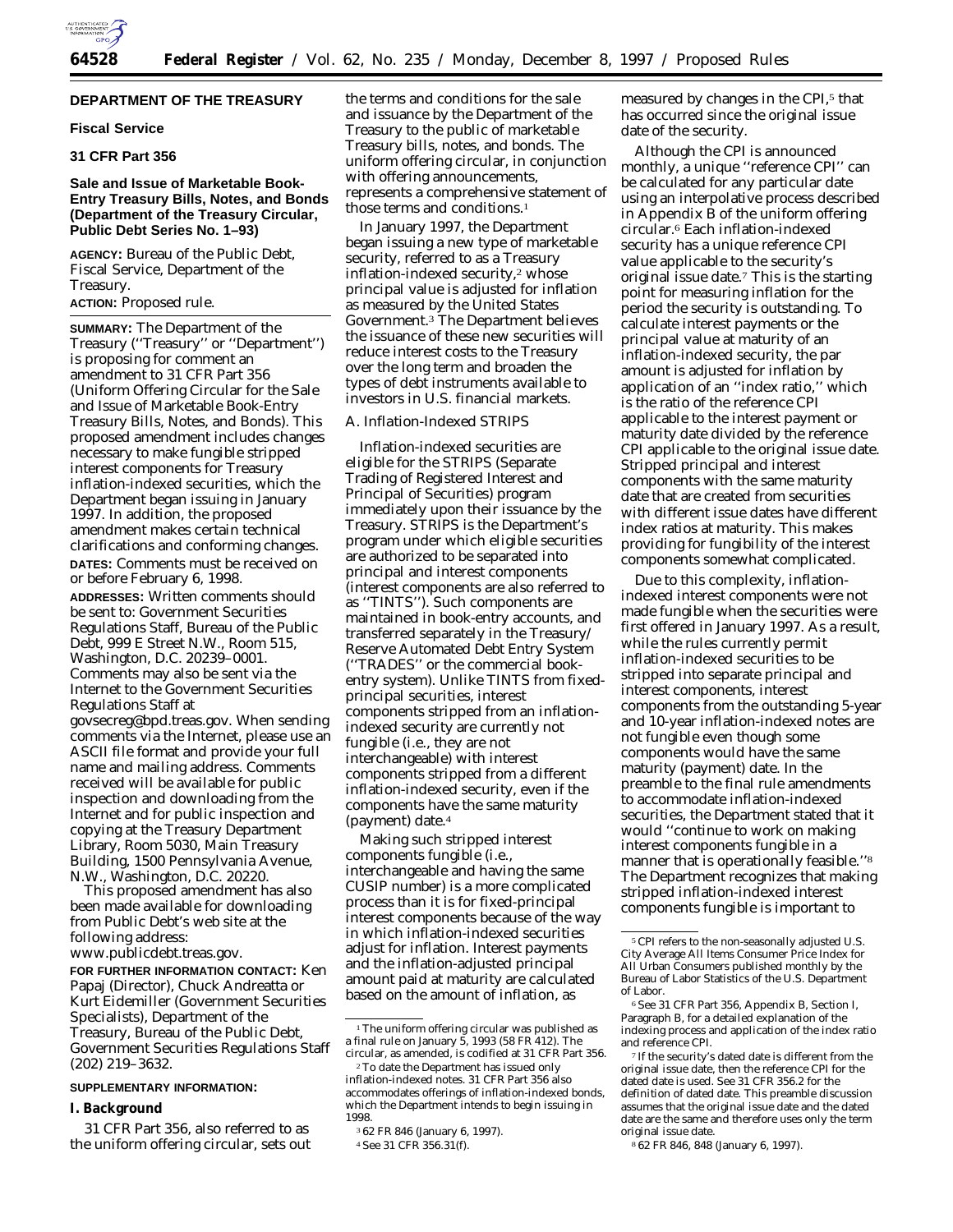developing a liquid market for these components.

Over the last several months, the Department has worked with market participants to develop a methodology that will enable interest components stripped from different inflationindexed securities to be fungible. The Department requests comments from market participants on the following proposed methodology and any related aspects of this proposal. Specifically, comments are requested on any operational issues, including the time needed to make any necessary automated system changes, and the extent to which making inflationindexed TINTS fungible would help in the continued development of a liquid market for inflation-indexed securities.

## *B. Proposed Methodology for Fungible Inflation-Indexed STRIPS*

To make TINTS from different inflation-indexed securities fungible, the TINTS would be converted to a common reference CPI value of 100. This would be accomplished by calculating an ''adjusted value'' (see sections 356.2 and 356.31(c) of the proposed rule). The adjusted value of each TINT would be calculated by multiplying the par amount of the inflation-indexed security to be stripped by the security's semiannual interest rate, and then multiplying this amount by the ratio of 100 divided by the reference CPI for the security's original issue date. For example, an inflationindexed security with a par amount of \$1 million, an interest rate of 31⁄2%, and an issue-date reference CPI of 162.00000 would have an adjustment factor for each TINT of \$1 million  $\times$  (0.035)/2  $\times$ (100/162), or \$10,802.47. Inflationindexed TINTS would be maintained in accounts and transferred at their ''adjusted value.'' This is in contrast to stripped principal components, which would be maintained and transferred at their par amount.

All inflation-indexed TINTS with the same maturity date would have the same CUSIP number, regardless of the underlying inflation-indexed security from which the interest components were stripped. Such TINTS would be considered to be the same security and would therefore be fungible. Fungibility would apply to TINTS only; stripped principal components would not be fungible. TINTS from inflation-indexed securities would not be fungible with any interest components stripped from fixed-principal securities.

By converting to adjusted values, all inflation-indexed TINTS having the same maturity date would become fungible. They would be bought and

sold on the basis of their adjusted values, regardless of the underlying security from which they were stripped. Similarly, for purposes of reconstituting an inflation-indexed security from its separate stripped unmatured interest and principal components, an investor could obtain any needed TINTS at the adjusted value required for the particular inflation-indexed security to be reconstituted. For example, to reconstitute \$1 million of an inflationindexed security with an interest rate of 31⁄2% and an issue-date reference CPI of 162.00000, a holder would submit to the Federal Reserve Bank of New York the principal component and all unmatured TINTS, each TINT having an adjusted value of \$1 million  $\times$  (0.035)/2  $\times$  (100/ 162), or \$10,802.47.

When a TINT matures, its payment amount would be calculated by multiplying the adjusted value by the reference CPI for the maturity date, divided by 100. For example, for an adjusted value of \$10,802.47 and a maturity-date reference CPI of 167.00000, the payment amount would be  $$10,802.47 \times (167/100)$ , or \$18,040.12. The end result is that a holder of an inflation-indexed TINT stripped from a security of a given par amount would receive, except for a possible slight difference due to rounding procedures, a payment amount at maturity that is the same as the interest payment received by a holder of a fully-constituted security of the same par amount.9

#### *C. Payment Differences*

The possible difference in payment amount between a stripped interest component and an interest payment from a fully-constituted security results primarily from rounding the index ratio. The size of the differences is a function of both the interest rate of the fullyconstituted security and the level of the CPI on the payment date. These differences are quite small. For example, for an inflation-indexed security with an interest (coupon) rate of 4% or less 10 and a reference CPI of 200 or less on the payment date, the maximum payment difference per \$1 million of par is \$0.11 (higher or lower). Over a range of securities offerings, these payment differences generally would be revenue neutral—they would benefit neither the Treasury nor STRIPS investors. Further, revising Treasury's rounding conventions would require market

participants and the Department to modify their automated systems to accommodate this change. Since the payment differences are *de minimis* and revenue neutral, the costs of such systems changes would outweigh their benefits. Therefore, the Department has determined not to change its current rounding conventions to eliminate these differences.

## *D. Minimum and Multiple Amounts for Stripping*

In order to make the calculation of adjusted values and payment amounts for inflation-indexed TINTS as precise as possible, adjusted values would be calculated—and transferred and maintained—to the penny (e.g., \$10,802.47). Therefore, in effect there would be no required multiple amounts for inflation-indexed TINTS. This is in contrast to fixed-principal TINTS, which must be transferred and maintained in multiple amounts of \$1,000. Some market participants that plan to participate in the inflationindexed STRIPS market might need to modify their automated systems to accommodate holding Treasury securities to the penny (i.e., to two decimal places).

The minimum par amount of a fullyconstituted inflation-indexed security that could be submitted to the Federal Reserve Bank of New York for stripping would be \$1,000, with any larger amounts in multiples of \$1,000. Except for the requirement that they be expressed to the penny, there would be no required minimum adjusted value for the resulting TINTS. This is in contrast to minimum and multiple stripping requirements for fixed-principal securities, under which, for any given interest rate, the fully-constituted security must be submitted in a specific minimum and multiple par amount in order to produce TINTS that are themselves in minimum and multiple amounts of \$1,000.11

No changes are being proposed at this time to the current STRIPS program for fixed-principal securities. However, the Department will consider at a later date the desirability of making changes to the minimum and multiple requirements for fixed-principal TINTS similar to the proposed requirements for inflationindexed TINTS, i.e., discontinuing the \$1,000 minimum-to-hold and multiple requirement, and permitting fixedprincipal TINTS to be held in amounts to the penny.

<sup>9</sup> In this example, a holder of \$1 million of the fully-constituted security would receive an interest payment of \$18,040.05.

<sup>10</sup>To date, the interest (coupon) rates on the two issues of Treasury inflation-indexed notes have been 33⁄8% and 35⁄8%.

<sup>11</sup> 31 CFR Part 356, Exhibit C includes a table that provides, for each interest rate from 1⁄8% to 20%, the corresponding minimum par amount of the fully-constituted security required to produce TINTS that are in multiples of \$1,000.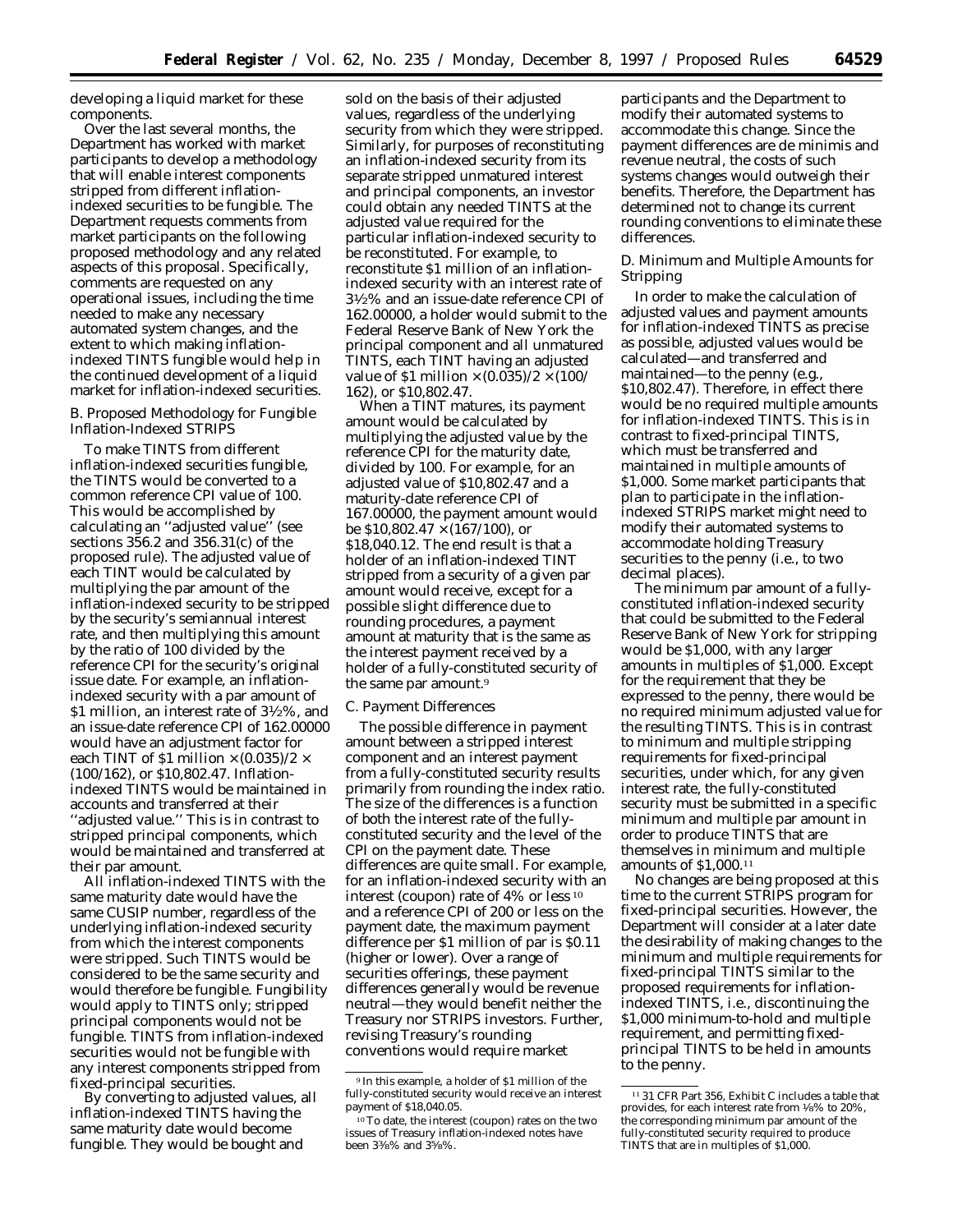# *E. Index Contingencies*

The CPI is expressed in relative terms in relation to a particular time base reference period for which the level is set at 100. The current CPI reference period is 1982–84. The Department understands that, sometime during the next two years, the Bureau of Labor Statistics (BLS) plans to rebase the CPI to a 1993–95 base period. Once this new base period goes into effect, subsequent issuances of Treasury inflation-indexed securities would be issued using the new base period. In other words, the reference CPI of the original issue date will reflect the new reference period and thus will generally be a lower number than the issue-date reference CPIs of those inflation-indexed securities issued prior to the effective date of the new base reference period.

When this new reference period goes into effect, Treasury understands that BLS will continue to publish CPI figures for the 1982–84 base period as well as publish figures for the new 1993–95 base period. Interest payments, and principal payments at maturity, for unstripped inflation-indexed securities issued while the 1982–84 base period was in effect will continue to be calculated using reference CPI numbers derived from this base period.

Allowing inflation-indexed TINTS issued during one base reference period to be fungible with those issued during other base reference periods could enhance their liquidity. Fungibility could be achieved through, for example, the use of a conversion factor that would, in effect, transform the adjusted values of all inflation-indexed TINTS with 1982–84 base-period reference CPIs to values based on the 1993–95 base period. However, such a process would likely result in additional payment differences of a similar nature and magnitude as those described previously. As was the case with those payment differences, payment differences caused by the transformation of adjusted values to a new base period would generally be revenue neutral over a range of securities offerings. Since, for each rebasing, there would be a onetime conversion for those outstanding inflation-indexed securities, Treasury would provide this conversion factor to market participants so that they could modify their systems accordingly. The CPI has been rebased approximately every 10 years so, during the maturity period of a 30-year inflation-indexed bond, rebasing could occur two or three times. The Department solicits comment from market participants on whether the benefits of increased supply, and thus additional liquidity, of specific fungible

inflation-indexed TINTS would justify the cost and inconvenience of having additional small payment discrepancies, possible automated system changes to accommodate a conversion factor, and increased complexity of the rules.

A different index contingency would occur if the Treasury were to replace the CPI with a different measure of inflation for the purpose of indexing securities because the CPI was discontinued or ''fundamentally'' altered as described in the preamble to the final rule amendment to accommodate inflationindexed securities.12 The Department is not aware of any plans to discontinue or fundamentally change the CPI, but it is important for market participants to understand the effect that such an event would have on outstanding inflationindexed securities. The Department has determined that TINTS stripped from inflation-indexed securities issued under different indices would not be fungible.

# *F. Fungibility of TINTS Created Prior to Effective Date of Amendment*

As of October 31, 1997, none of the currently outstanding inflation-indexed securities has been stripped. If these securities were to be stripped prior to the effective date of a final rule making inflation-indexed TINTS fungible, the resulting TINTS would be converted to fungible TINTS since it is the Department's goal, where possible, to make all TINTS from inflation-indexed securities fungible. Specifically, if a market participant decides to strip an inflation-indexed security prior to the effective date for making STRIPS fungible, Treasury will convert any outstanding inflation-indexed TINTS by retiring them and issuing new fungible inflation-indexed TINTS. If necessary, Treasury will provide public notice informing participants of the effective conversion date. Also, detailed instructions regarding the conversion to fungible STRIPS will be provided.

#### *G. Taxation*

There are no new tax issues related to making inflation-indexed TINTS fungible. The tax treatment as noted in current 31 CFR 356.32 applies.

#### **II. Section-by-Section Analysis**

This proposed amendment, when finalized, would include the necessary revisions to make fungible the stripped interest components of marketable Treasury inflation-indexed securities. This rule would amend sections 356.2 and 356.31 and add a new section IV to Appendix B of the uniform offering circular.

## *A. Section 356.2—Definitions*

The term *adjusted value* has been added to the listing of definitions in § 356.2. This term refers specifically to interest components stripped from inflation-indexed securities.

#### *B. Section 356.31—STRIPS*

Changes have been made to § 356.31 to reflect the STRIPS program more completely. The section has been reorganized to distinguish more clearly the features of fixed-principal STRIPS from inflation-indexed STRIPS. Most of the significant modifications to this section have been made in paragraph (c), which only discusses inflationindexed securities.

Specifically, new paragraph  $(c)(1)$ provides that the minimum and multiple par amount of an inflationindexed security that may be stripped would be \$1,000. New paragraph (c)(2), except for a revised title, is essentially the same as current paragraph (e), since the treatment of principal components stripped from inflation-indexed securities does not change under this proposal. New paragraph (c)(3) describes the calculation of the adjusted value for interest components; clarifies that interest components stripped from inflation-indexed securities would be maintained and transferred at their adjusted value; describes the fungibility of these components; and explains how the payment amount would be calculated from the adjusted value. New paragraph (d), which discusses reconstitution, is essentially the same as current paragraph (g) except that the sentence stating that interest components stripped from inflationindexed securities are not interchangeable has been deleted. New paragraph (e) is the same as current paragraph (h).

## *C. Appendix B to Part 356*

A new Section IV has been added to Appendix B to provide the formulas and an example for calculating the adjusted value and the payment amount for inflation-indexed TINTS. The previous Section IV has been renumbered as Section V.

#### *D. Exhibit C to Part 356*

The title of Exhibit C has been revised to indicate that the exhibit, which contains minimum par amounts of securities for stripping at various interest rates, applies only to fixedprincipal STRIPS.

<sup>12</sup> 62 FR 846, 849 (January 6, 1997).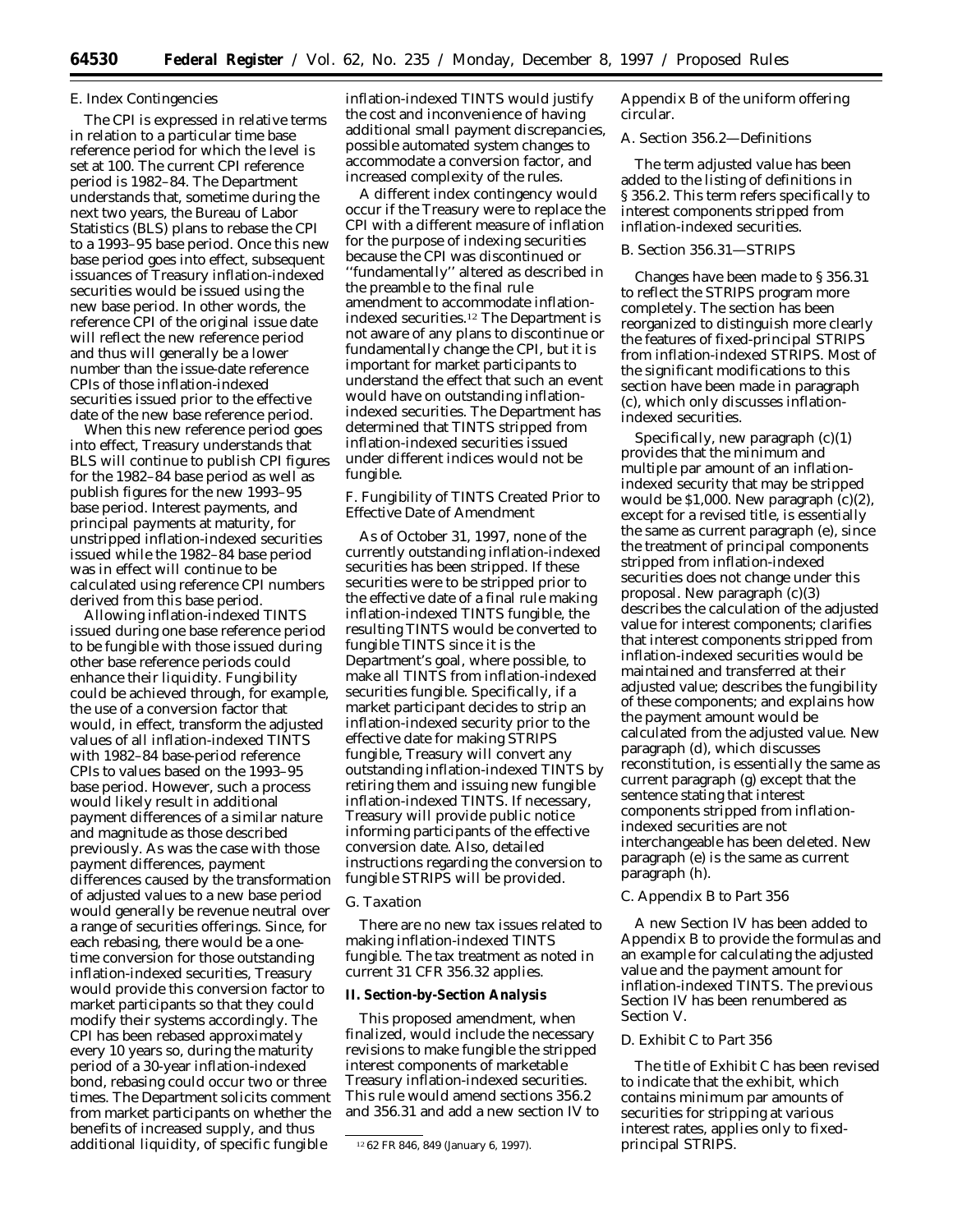### **III. Procedural Requirements**

This proposed rule does not meet the criteria for a ''significant regulatory action'' pursuant to Executive Order 12866. Although this rule is being issued in proposed form to secure the benefit of public comment, the notice and public procedures requirements of the Administrative Procedure Act are inapplicable, pursuant to 5 U.S.C. 553(a)(2). Since no notice of proposed rulemaking is required, the provisions of the Regulatory Flexibility Act (5 U.S.C. 601, *et seq.*) do not apply.

There is no new collection of information contained in this proposed rule and, therefore, the Paperwork Reduction Act does not apply. The collections of information in 31 CFR Part 356 have been previously approved by the Office of Management and Budget under section 3507(d) of the Paperwork Reduction Act of 1995 (44 U.S.C. Chapter 35) under control number 1535–0112. Under this Act, an agency may not conduct or sponsor, and a person is not required to respond to, a collection of information unless it displays a valid OMB control number.

#### **List of Subjects in 31 CFR Part 356**

Bonds, Federal Reserve System, Government securities, Securities.

Dated: December 1, 1997.

# **Gerald Murphy,**

*Fiscal Assistant Secretary.* For the reasons set forth in the

preamble, 31 CFR Chapter II, Subchapter B, Part 356, is proposed to be amended as follows:

# **PART 356—SALE AND ISSUE OF MARKETABLE BOOK-ENTRY TREASURY BILLS, NOTES, AND BONDS (DEPARTMENT OF THE TREASURY CIRCULAR, PUBLIC DEBT SERIES NO. 1–93)**

1. The authority citation for part 356 continues to read as follows:

**Authority:** 5 U.S.C. 301; 31 U.S.C. 3102, *et seq.*; 12 U.S.C. 391.

2. Section 356.2 is amended by adding in alphabetical order the definition of ''Adjusted value'' to read as follows:

# **§ 356.2 Definitions.**

\* \* \* \* \* *Adjusted value* means, for an interest component stripped from an inflationindexed security, an amount derived by multiplying the semiannual interest rate by the par amount and then multiplying this value by 100 divided by the Reference CPI of the original issue date (or dated date, when the dated date is different from the original issue date).

(See Appendix B, Section IV, to this part for an example of how to calculate the adjusted value for interest components stripped from an inflation-indexed security.)

\* \* \* \* \* 3. Section 356.31 is revised to read as follows:

#### **§ 356.31 STRIPS.**

(a) *General.* A note or bond may be designated in the offering announcement as eligible for the STRIPS program. At the option of the holder, and generally at any time from its issue date until its call or maturity, any such security may be ''stripped,'' i.e., divided into separate principal and interest components. A short or long first interest payment and all interest payments within a callable period are not eligible to be stripped from the principal component. The CUSIP numbers and payment dates for the principal and interest components are provided in the offering announcement if not previously announced.

(b) *Treasury fixed-principal securities*—(1) *Minimum par amounts required for STRIPS.* For a fixedprincipal security to be stripped into the components described above, the par amount of the security must be in an amount that, based on its interest rate, will produce a semiannual interest payment in a multiple of \$1,000. Exhibit C to this part provides the minimum par amounts required to strip a fixedprincipal security at various interest rates, as well as the corresponding interest payments. Amounts greater than the minimum par amount must be in multiples of that amount. The minimum par amount required to strip a particular security will be provided in the press release announcing the auction results.

(2) *Principal components.* Principal components stripped from fixedprincipal securities are maintained in accounts, and transferred, at their par amount. The principal components have a CUSIP number that is different from the CUSIP number of the fullyconstituted (unstripped) security.

(3) *Interest components.* Interest components stripped from fixedprincipal securities are maintained in accounts, and transferred, at their original payment value, which is derived by applying the semiannual interest rate to the par amount. When an interest component is created, the interest payment date becomes the maturity date for the component. All such components with the same maturity date have the same CUSIP number, regardless of the underlying security from which the interest payments were stripped. All interest

components have CUSIP numbers that are different from the CUSIP number of any fully-constituted security and any principal component.

(c) *Treasury inflation-indexed securities.* (1) *Minimum par amounts required for STRIPS.* The minimum par amount of an inflation-indexed security that may be stripped into the components described in paragraph (a) of this section is \$1,000. Any par amount to be stripped above \$1,000 must be in a multiple of \$1,000.

(2) *Principal components.* Principal components stripped from inflationindexed securities are maintained in accounts, and transferred, at their par amount. At maturity, the holder will receive the inflation-adjusted principal value or the par amount, whichever is greater. (See § 356.30.) The principal components have a CUSIP number that is different from the CUSIP number of the fully-constituted (unstripped) security.

(3) *Interest components.* Interest components stripped from inflationindexed securities are maintained in accounts, and transferred, at their adjusted value, which is derived by multiplying the semiannual interest rate by the par amount and then multiplying this value by 100 divided by the Reference CPI of the original issue date (or dated date, when the dated date is different from the original issue date). See Appendix B, Section IV, to this part for an example of how to calculate an adjusted value. When an interest component is created, the interest payment date becomes the maturity date for the component. All such components with the same maturity date have the same CUSIP number, regardless of the underlying security from which the interest payments were stripped. All interest components have CUSIP numbers that are different from the CUSIP number of any fullyconstituted security and any principal component. At maturity, the payment to the holder will be derived by multiplying the adjusted value of the interest component by the Reference CPI of the maturity date, divided by 100. See Appendix B, Section IV, to this part for an example of how to calculate an actual payment amount from an adjusted value.

(d) *Reconstituting a security.* Stripped interest and principal components may be reconstituted, i.e., restored to their fully-constituted form. A principal component and all related unmatured interest components, in the appropriate minimum or multiple amounts or adjusted values, must be submitted together for reconstitution. Interest components stripped from inflation